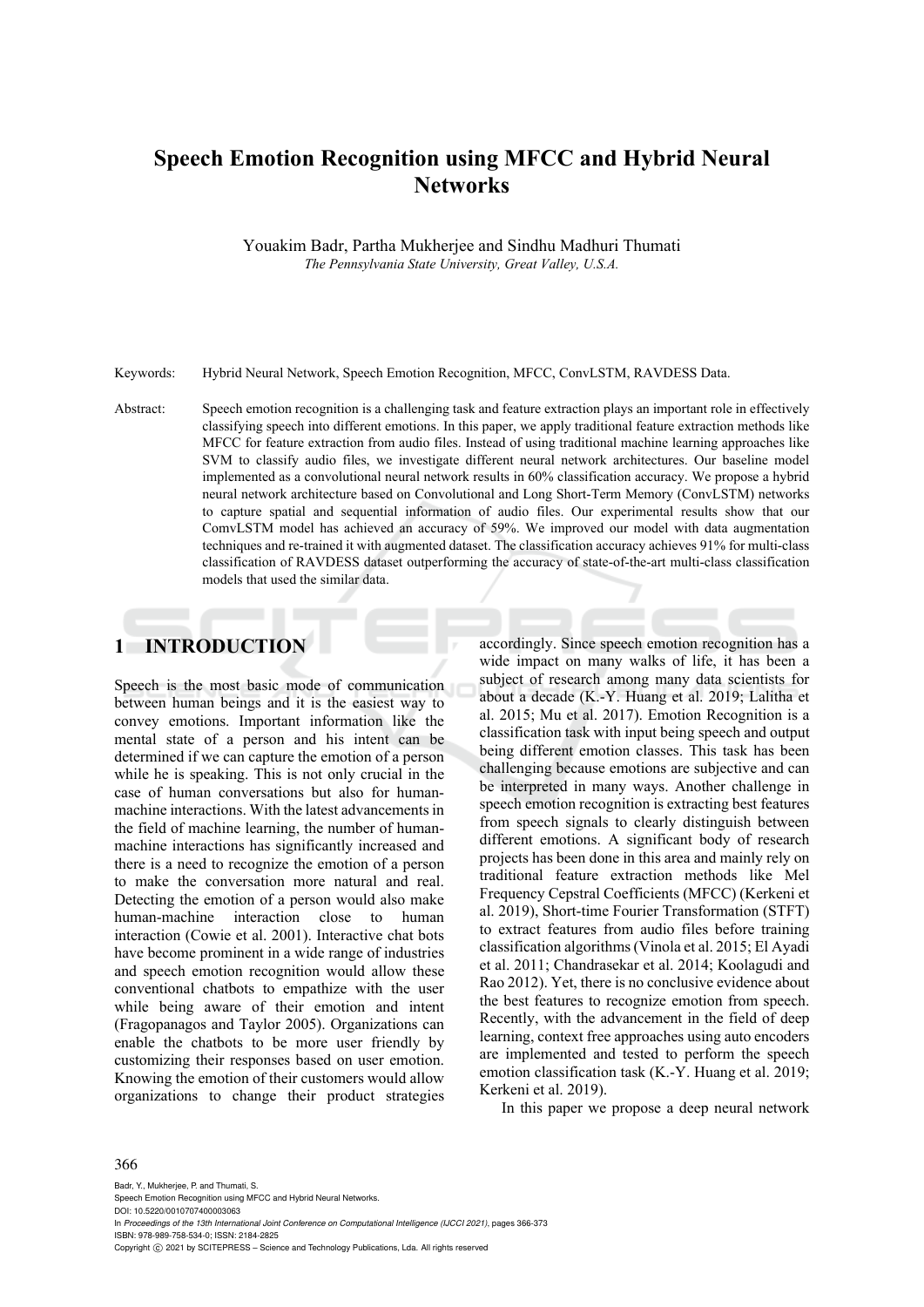model with data augmentation to classify speech into six emotion classes using Ryerson Audio-Visual Database of Emotional Speech and Song (RAVDESS) dataset and compare the performances with that proposed in (A. Huang and Bao 2019).

We propose an enhanced version of the Convolution and Short-Term Memory Network ConvLSTM architecture implemented in (Zhao et al. 2019). Inspired by the work of Kwon (Kwon et al. 2003), we extended our model with vocal feature extraction from raw speech signals and used extracted features to train our ConvLSTM model. The proposed model resulted in higher six class classification accuracy than (A. Huang and Bao 2019; Zhao et al. 2019) when combined with data augmentation techniques.

The remaining sections of the paper are organized as follow. In section 2, we present the literature survey while section 3 deals with data description and data preparation. Section 4 discusses on the extraction of features from the audio signals. Section 5 and 6 point out the experimental set up for CNN and ConvLSTM models respectively while section 7 delineates the findings of model performances. Nest two sections deal with the discussion of result and conclusion and future work respectively.

### **2 RELATED WORK**

Speech emotion recognition has been an active field of research for about a decade now. Traditional speech emotion recognition models were built using feature extraction and machine learning techniques (K.-Y. Huang et al. 2019). Researchers proposed different approaches to extract frame level and utterance level features from audio files and implemented machine learning frameworks to classify emotions using the extracted features, SVM being a very widely proposed model among them. (Mannepalli et al. 2018) proposed a thresholding fusion mechanism for integrating a set of SVM classifiers for human emotion classification. The classification accuracy was improved by combining a group of SVM classifiers. But, noise resilient features of the audio have not been analyzed by the model. Cao et al. (Cao et al. 2015) implemented a ranking based model for recognizing the emotions in the speech based on the multi-class prediction strategy. Noroozi et al. (Noroozi et al. 2017) introduced a vocal-based emotion recognition approach using Random Forests. Some other classifiers, such as Decision Trees (Lee et al. 2011) and K-Nearest Neighbor (KNN) (Kim and Provost 2013), have also

been used in speech emotion recognition. These classifiers require empirically chosen very highdimensional handcrafted features. Deep Learning is an emerging field in machine learning in recent years. A very promising characteristic of Deep Neural Networks (DNN) is that they can learn high-level invariant features from raw data (Vinola et al. 2015; Koolagudi and Rao 2012), which is potentially appropriate for emotion recognition classification. Zheng et al. (Zheng et al. 2015) constructed a Convolutional Neural Network (CNN) architecture to implement emotion recognition, the ultimate experimental results showed that their proposed approach outperformed the SVM classification. Zhao (Zhao et al. 2019) used a Long Short-Term Memory Network and CNN into one-dimensional CNN-LSTM network to recognize speech emotion from audio clips. The two-dimensional CNN-LSTM model focuses on learning global contextual information from handcrafted features, and achieved recognition accuracy of 52.14%. Perez-Rosas et al. (Pérez-Rosas et al. 2013) have shown that features such as prosody, voice, MFCC, and spectral, prove promising in identifying sentiment. While most of these works have extensively used the IEMOCAP dataset (Busso et al. 2008), Huang and Bao (A. Huang and Bao 2019) explored conventional feature extraction techniques like MFCC and STFT, and implemented CNN-based classifier which yielded the accuracy of 85% on the Ryerson Audio-Visual Database of Emotional Speech and Song (RAVDESS) dataset (Livingstone and Russo 2018). Kwon et al. (Kwon et al. 2003) implemented SVM and Hidden Markov Model (HMM) to process pitch, log energy, mel-band energies, MFCCs and velocity/acceleration of pitch. Their model received 96.3% accuracy for 2-class classification, and 70.1% for 4-class classification, proving that pitch and energy are the most contributing features. However, the result for 5-class classification is much lower. The lower performance of the models explored in the previous studies motivates us to formulate our research using deep learning method on augmented RAVDESS data to evaluate whether our method could achieve higher accuracy compared to the existing research.

### **3 DATA PREPARATION**

Many of the state of the art speech emotion recognition models were mostly trained and evaluated on the IEMOCAP database (Busso et al. 2008) and the Berlin database (Burkhardt et al. 2005). We choose to train and evaluate our proposed speech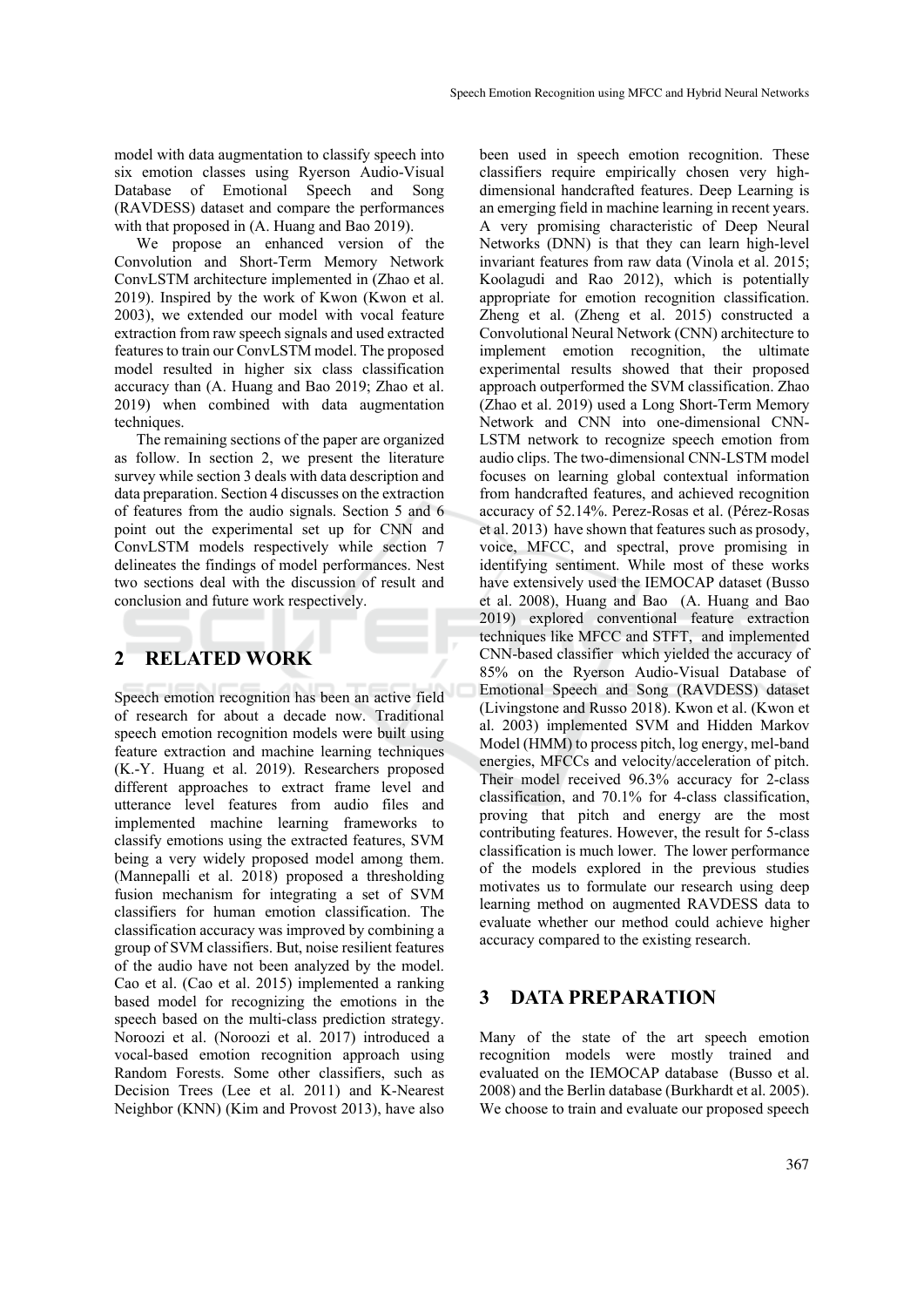emotion recognition model using the RAVDESS dataset (Livingstone and Russo 2018). Firstly, this dataset has high levels of emotional validity and reliability of audio. Secondly, it has a large number of samples when compared to common speech databases (Busso et al. 2008; Burkhardt et al. 2005). RAVDESS is a multimodal database, including files in three modalities (audio-video, video-only and audio-only) and two vocal channels (speech and song). Each audio file is rated on emotional validity, intensity, and genuineness. In our study, we only extracted audio files as our purpose is the audio emotion recognition task. It is worth noting that the dataset is gender balanced, consisting of 24 professional actors, vocalizing lexically matched statements in neutral North American accent. The dataset contains 1440 audio files recorded in the ".wav" format and annotated into 8 classes of human emotions as shown in Table 1. The classes "Calm" and "Neutral" were selected as baseline conditions, while the remaining classes constitute the set of six basic or fundamental emotions that are thought to be culturally universal.

Table 1: Initial distribution of audio files.

| <b>Emotion Class</b> | <b>Number of Files</b> |
|----------------------|------------------------|
| Neutral              | 96                     |
| Calm                 | 192                    |
| Happy                | 192                    |
| Sad                  | 192                    |
| Angry                | 192                    |
| Fearful              | 192                    |
| Disgust              | 192                    |
| Surprised            | 192                    |
| <b>Total Files</b>   | 1440                   |

In Table 1, we observe two major issues in the RAVDESS dataset  $-1$ ) class imbalance, where the classes are not represented equally and 2) relatively small size for training and evaluation. To address this issue, there are a few techniques we can apply to deal with class imbalance such as over-sampling or adjusting the weight of cost function to balance the classes, etc. In our case, we choose to group similar class labels together to obtain better classification accuracy. To this end, we analyze the intensities of a random sample of audio files from each emotion class and group the classes with similar overall intensity into one class. The overall intensity of speech signal for male audio files is significantly different from those of female audio files. Also, emotions like happy and surprised have similar amplitudes. We grouped emotions with similar amplitude together to a total of 6 classes.

#### **4 FEATURE EXTRACTION**

Feature extraction is the first step in the process of implementing a speech emotion recognition model. A speech signal comprises spectral features and prosody features. Prosody features represent the pattern of speech signal like pitch, intensity and energy etc. Sometimes prosody features alone are enough to distinguish between emotions, but few emotions might be too close to be distinguished using prosody features alone. Feature extraction is accomplished by changing the speech signal to a form of parametric representation at a relatively lesser data rate for subsequent processing and analysis. Feature extraction approaches usually yield a multidimensional feature vector for every speech signal and there are different algorithms to parametrically represent the speech signal for the emotion recognition process, such as Perceptual Linear Prediction (PLP) (Kim and Provost 2013), Linear Prediction Coding (LPC) (Kim and Provost 2013) and Mel-Frequency Cepstral Coefficients (MFCC).



In this paper we use MFCC to extract features as it is the best representation of spectral properties of speech signal (Muda et al. 2010). In the computation of MFCC, the first step is **Pre-emphasis** where the signal is passed through a filter to emphasize higher frequencies. Next the speech signal is split into individual frames and this process is called **Framing**. The next step is **Windowing** to integrate all the closest frequency lines. To convert each frame from time domain to frequency domain **Fast Fourier Transform (FFT)** is applied to find the power spectrum of each frame. Subsequently, the filter bank processing is carried out on the power spectrum, using Mel-scale. Mel-scale was developed to overcome the linear interpretation of pitch by the human auditory system. It scales the frequency to match closely to what the human ear can perceive as humans are better at identifying small changes in speech at lower frequencies. With the Mel-scale applied, the coefficients will be concentrated only around the area perceived by humans as the pitch, which may result in a more precise description of a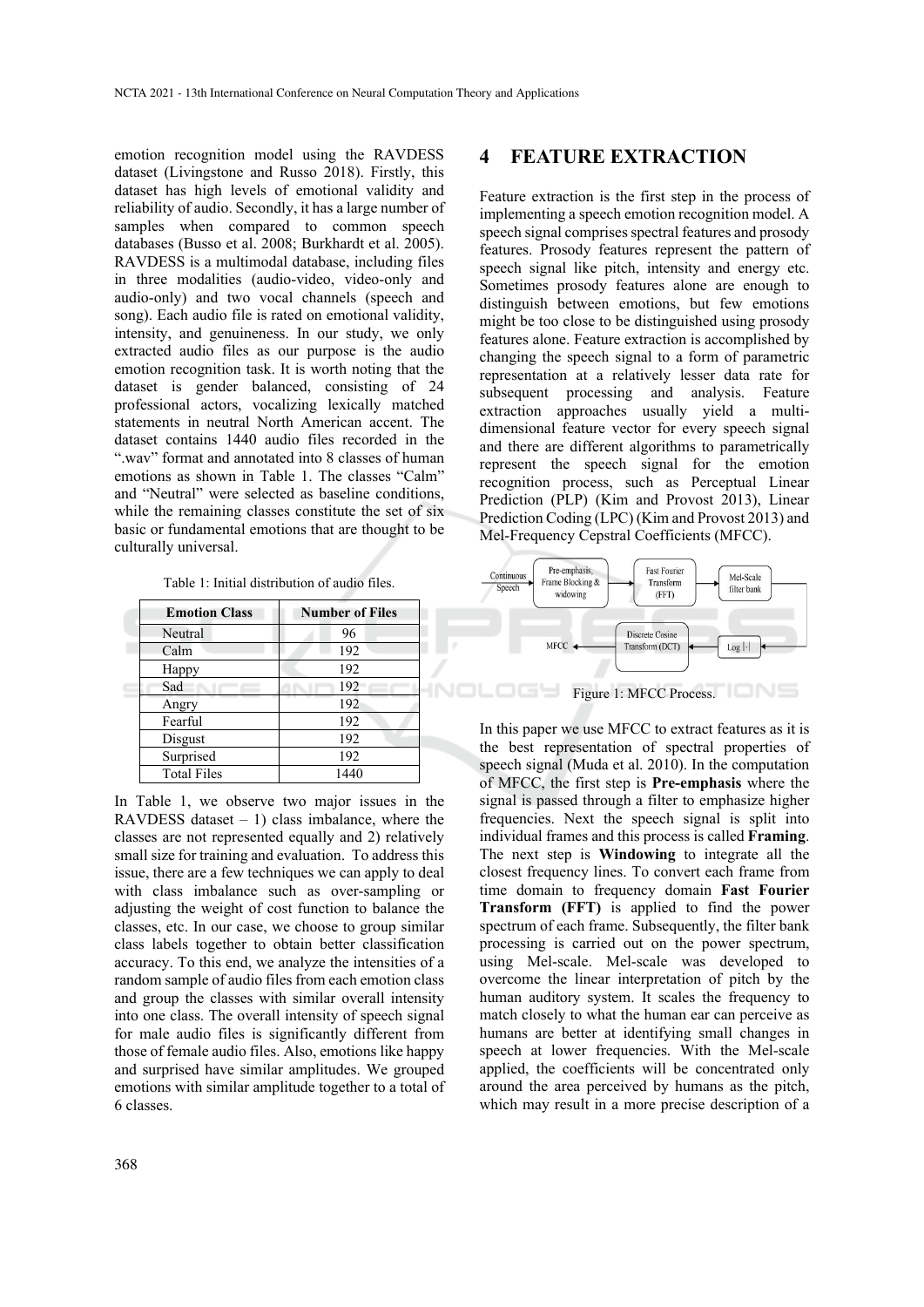signal, seen from the perception of the human auditory system.

$$
F(Mel) = 2595 \log_{10} \left( 1 + \frac{f}{700} \right) \tag{1}
$$

where F(Mel) is the resulting frequency on the melscale measured in mels and FHz is the normal frequency measured in Hz (see Figure 1). Next, the log Mel spectrum is converted into time domain using Discrete Cosine Transform (DCT). The result of the conversion is called Mel Frequency Cepstrum Coefficient. The speech signal after translating the power spectrum to log domain to calculate MFCC coefficients as shown in Figure 2.



In our experiment, all audio files have been timed for a window of 3 seconds to extract length invariant feature sets using MFCC. We extracted 13 MFCCs per frame which is the default window sufficient to capture meaningful information for the model. The sampling rate of each file is doubled keeping sampling frequency constant to get more features from a small audio file. We select the 80:20 random split, which implies 80% of the samples are used for training our proposed models and 20% of samples for model validation.

#### **5 TRAINING CNN MODELS**

We build a CNN model with convolutional layer which is mainly used for image classification and object detection tasks, as a baseline model for speech emotion recognition. Convolution is a specialized type of linear operation used for feature extraction. The convolution generates a feature map with the help of kernel and tensor. Kernel is defined by a small array of numbers, while the tensor is the input array of numeric values. The kernel is applied on the input

tensor where the element wise multiplication between each item of the kernel and the input tensor is determined. The product at each location of the tensor is summed up to yield a feature map which is the value in the corresponding position of the output tensor. The feature maps represent different characteristics of the input tensors; different kernels can, thus, be considered as different feature extractors. Two key hyper-parameters that define the convolution operation are size and number of kernels. As CNN captures spatial data and MFCC has coefficient information along the x-axis, and its value on the y-axis, capturing correlation with convolution will provide a reasonable and interesting approach.

Figure 3 depicts the architecture of our CNN model architecture. We implemented a trial and error approach to select hyper parameters for our model. We train the first CNN model (referred as CNN-1 model) on training dataset with Stochastic Gradient Descent algorithm to optimize the classification errors. Stochastic Gradient Descent (SGD) is the common optimizer that updates the parameters of learning such as kernel and weights to minimize the loss, i.e., the cost function that measures the difference between the prediction and the ground truth. It can be represented as the partial derivative of the cost function w.r.t the learnable parameters (i.e. the gradient) as shown in the following equation:

$$
\omega = \omega - \lambda \frac{dL}{d\omega} \tag{2}
$$

 $\omega$  represents parameters,  $L$  represents the cost function (loss) and  $\lambda$  denotes learning rate.

コロー



Figure 3: CNN Model Architecture.

We implement a trial and error strategy to select best hyper parameters. We re-trained the model with Adam optimizer (CNN-2) (Yamashita et al. 2018) keeping all other parameters same as CNN-1. Adam optimization requires first-order gradients with memory requirement. The method computes first and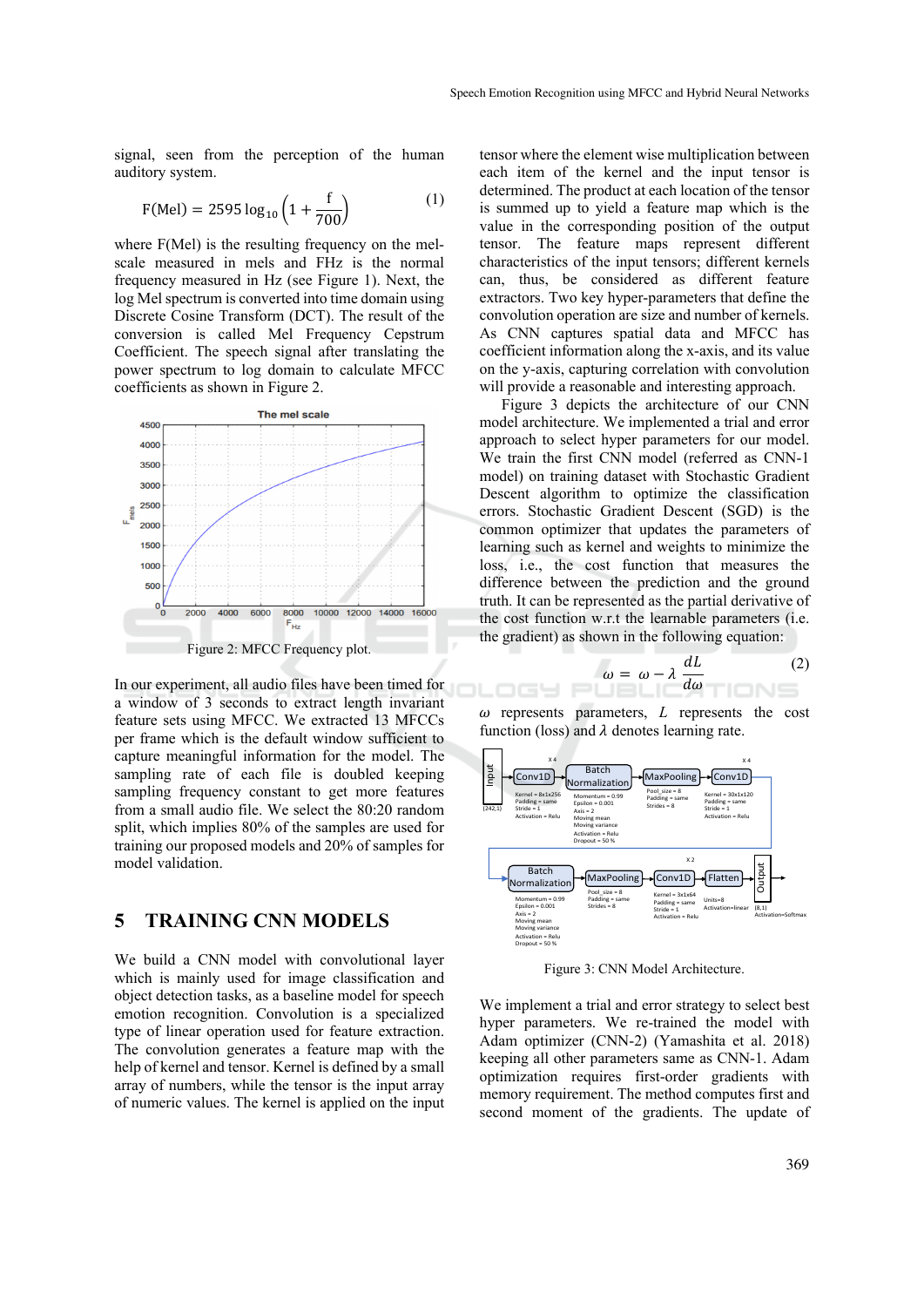learnable parameters is based on the estimates of first and second moments. The estimate of first and second moments and update of the learnable parameters are given by the following equations (Kingma and Ba 2014):

$$
m_t = \beta_1 \cdot m_{t-1} + (1 - \beta_t) \cdot g_t \tag{3}
$$

$$
\gamma_t = \beta_2 \cdot \gamma_{t-1} + (1 - \beta_2) \cdot g_t^2 \tag{4}
$$

$$
\hat{m}_t = m_t/(1 - \beta_1^t) \tag{5}
$$

$$
\hat{\gamma}_t = \gamma_t / (1 - \beta_2^t) \tag{6}
$$

$$
\omega_t = \omega_{t-1} - \alpha \cdot \widetilde{m}_t / (\sqrt{\widehat{\gamma}_t} + \partial) \tag{7}
$$

$$
g_t = \nabla_\omega \cdot L_t(\omega_{t-1}) \tag{8}
$$

Where  $\beta_1$  and  $\beta_2$  represent hyper-parameters  $\in [0, 1]$ which monitors the exponential decays of  $m_t$  and  $\gamma_t$  while  $\alpha$  is the learning rate.

Table 2 exhibits the hyper parameter details for both the gradient descent and Adam optimizer where the loss function is taken as categorical cross entropy for both CNN-1 and CNN-2.

Table 2: Hyperparameters for CNN Models.

| <b>CNN Model 1</b>                                                                                     | <b>CNN Model 2</b>                                                                                              |    |
|--------------------------------------------------------------------------------------------------------|-----------------------------------------------------------------------------------------------------------------|----|
| Loss Function: Categorical<br><b>Cross Entropy</b>                                                     | Loss Function: Categorical<br><b>Cross Entropy</b>                                                              |    |
| Optimizer:<br>SGD with $\alpha = 0.0001$ .<br>$momentum=0.0$ ,<br>$decay=$<br>$0.0$ , nesterov = False | Optimizer:<br>Adam optimizer with $\alpha$ =<br>0.0001, $\beta_1$ =0.9, $\beta_2$ = 0.999,<br>$amsgrad = False$ |    |
| Batch Size $=$ 32                                                                                      | Batch Size = $32$                                                                                               |    |
| Number of Epochs $= 500$                                                                               | Number of Epochs $= 700$                                                                                        | Dź |

### **6 TRAINING ConvLSTM MODELS**

Since audio files are sequence data, we use a hybrid model which combines Convolutional Layers and Long Short-Term Memory (LSTM) layers to preserve the sequential relationship between audio frames. In fact, the ConvLSTM architecture consists of using Convolutional layers for feature extraction on input data combined with LSTM layers to support sequence prediction. Figure 6 illustrates the architecture of the ConvLSTM Model. Convolution layers in the beginning of the network help preserve the spatial patterns in the spectrogram followed by LSTM layers which capture the temporal information. The ConvLSTM estimates the future state of a certain cell in the tensor grid by the values of the input cells and previous states of the local neighboring cells of it. We

use a convolution operator in the inter-state and inputto-state transitions to achieve this (Shi et al. 2015). The ConvLSTM inner structure is represented by the following equations (Shi et al. 2015).

$$
i_t = \sigma(\omega_{xi} * x_t + \omega_{hi} * h_{t-1} + \omega_{cell_i} * \text{ cell }_{t-1} + \epsilon_i)
$$
  
\n
$$
r_t = \sigma(\omega_{xr} * x_t + \omega_{hr} * h_{t-1} + \omega_{cellr} * \text{ cell}_{t-1} + \epsilon_r)
$$
  
\ncell 
$$
i_t = r_t^{\circ} \text{ cell }_{t-1} + i_t^{\circ} \sigma\left(\frac{\omega_{x \text{ cell}} * x_t + \omega_{h \text{cell}} * h_{t-1}}{+ \epsilon_{cell}}\right)
$$
  
\n
$$
c_t = \sigma(\omega_{xc} * x_t + \omega_{hc} * h_{t-1} + \omega_{cellc} * \text{ cell }_t + \epsilon_c)
$$
  
\n
$$
h_t = c_t^{\circ} \sigma(\text{cell}_t)
$$

Here  $x_t$ 's are the inputs while *cell<sub>t</sub>*'s are outputs of cells,  $h_t$ 's are hidden states,  $i_t$ ,  $r_t$  and  $c_t$ 's are the tensors while *r* and *c* are the spatial dimensions of the cells.  $\omega_x$ ,  $\omega_h$ , and  $\omega_{cell}$  are the weights of the input data, the inputs to the hidden states and the cell outputs respectively. "\*' and '°' are denoted as convolutional and Hadamard operator. The  $\sigma$ function is the sigmoid activation function. We used the hyper parameters from our baseline CNN-2 model to train our ConvLSTM network. Table 3 lists the hyper-parameters we used to train the ConvLSTM Model. We explored data augmentation techniques to overcome this issue in the next section.

Table 3: ConvLSTM Models Hyperparameters.

| <b>ConvLSTM Model</b>                                  |  |
|--------------------------------------------------------|--|
| <b>Loss Function: Categorical Cross Entropy</b>        |  |
| Optimizer:                                             |  |
| Adam optimizer with $\beta_1 = 0.5$ , $\beta_2 = 0.99$ |  |
| Batch Size = 32, Number of Epochs = $250$              |  |

Data augmentation is a key strategy adopted in scenarios where we have less training data. It also acts as a regularizer to prevent overfitting and reduce the effect of class imbalance making the entire model more robust. To resolve the problem of overfitting we used two data augmentation techniques which are pitching and noise injection. Random audio files are selected from the dataset to which noise is injected and pitch is varied. These random samples are augmented to the original dataset creating a larger and more randomized corpus. These techniques increased the sample size and sample variance thereby addressing the overfitting issue. We also used stratified shuffle split instead of random split to maintain similar distribution of records over classes in both train and test data. The audio corpus has increased from 1440 audio files to 4320 audio files, giving us more samples to train the model.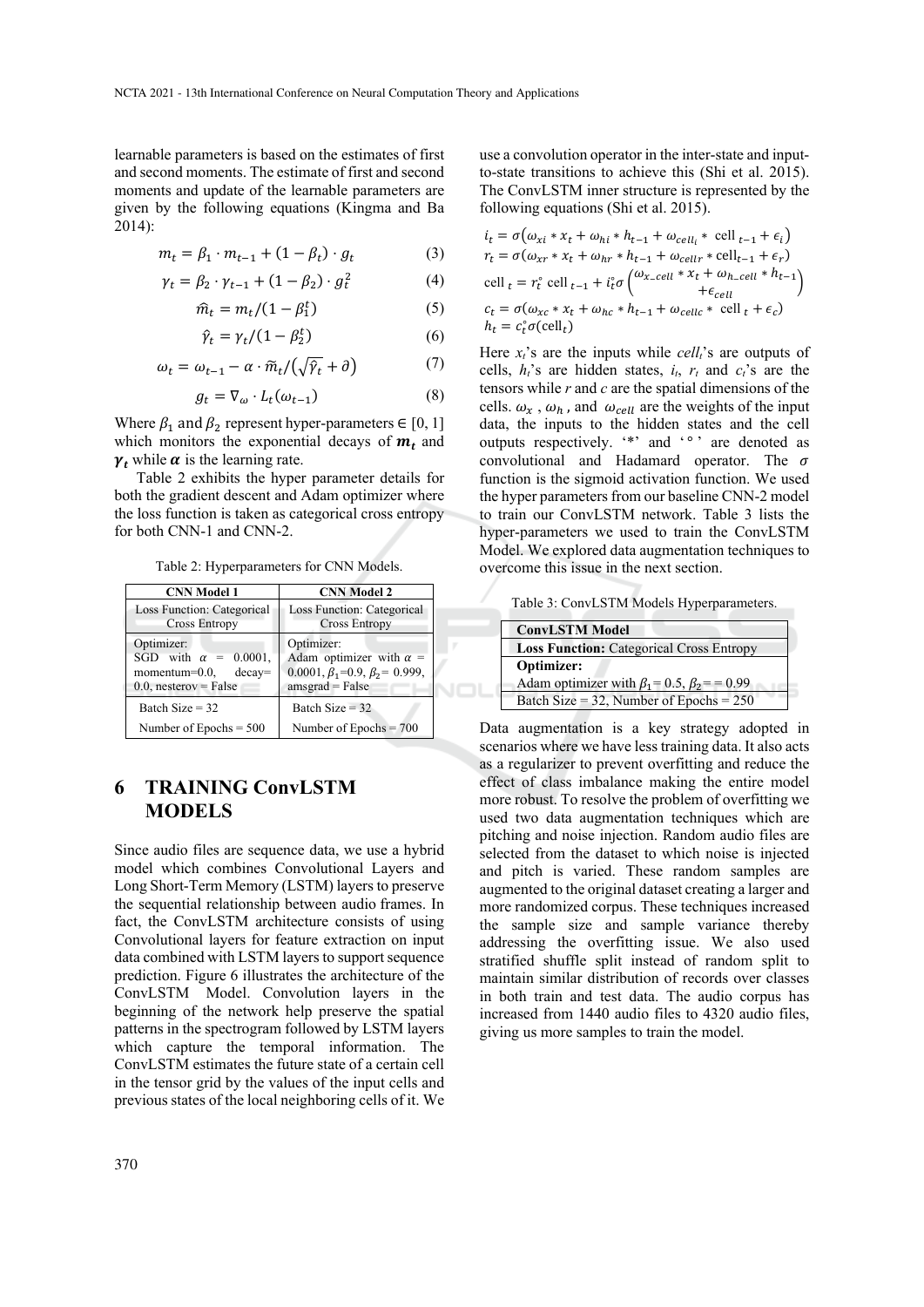

Figure 4: ConvLSTM Architecture.

Distribution of audio files after data augmentation is shown in Table 4. Retraining the ConvLSTM model using the augmented dataset significantly improved the performance of the model.

| Table 4: Number of audio files after data augmentation. |  |  |
|---------------------------------------------------------|--|--|
|                                                         |  |  |

| <b>Target Classes</b> | <b>Number of Audio Files</b> |
|-----------------------|------------------------------|
| male positive         | 576                          |
| female positive       | 576                          |
| male negative         | 1152                         |
| female negative       | 1152                         |
| male neutral          | 432                          |
| female neutral        | 432                          |

### **7 MODEL TUNING**

Our initial convolutional neural network (CNN-1) with stochastic gradient descent optimizer resulted in a low validation accuracy of 55%.



Figure 5: CNN-1 model training.

Figure 5 shows the training of CNN-1 model with stochastic gradient descent optimizer to exhibit the loss. But the same experimental setup with Adam optimizer (CNN-2) worked slightly better as a baseline model with a 60% validation accuracy. Figure 6 shows the training of our baseline CNN-2 model with Adam optimizer. However, the model was overfitting with 98% training accuracy and 60% validation accuracy.



Figure 6: CNN-2 Baseline model training with Adam.

Similar overfitting issue occurred when we trained our ConvLSTM model which resulted in 99% accuracy on training dataset and 59% accuracy on test dataset (see Figure 7) before data augmentation.



Figure 7: ConvLSTM training before data augmentation.

We addressed this overfitting by re-training our ConvLSTM Model with augmented datasets.



Figure 8: ConvLSTM training after data augmentation.

Thus, the classification accuracy was significantly improved to 91% and resolved the overfitting issue with a training accuracy of 99% as shown in Figure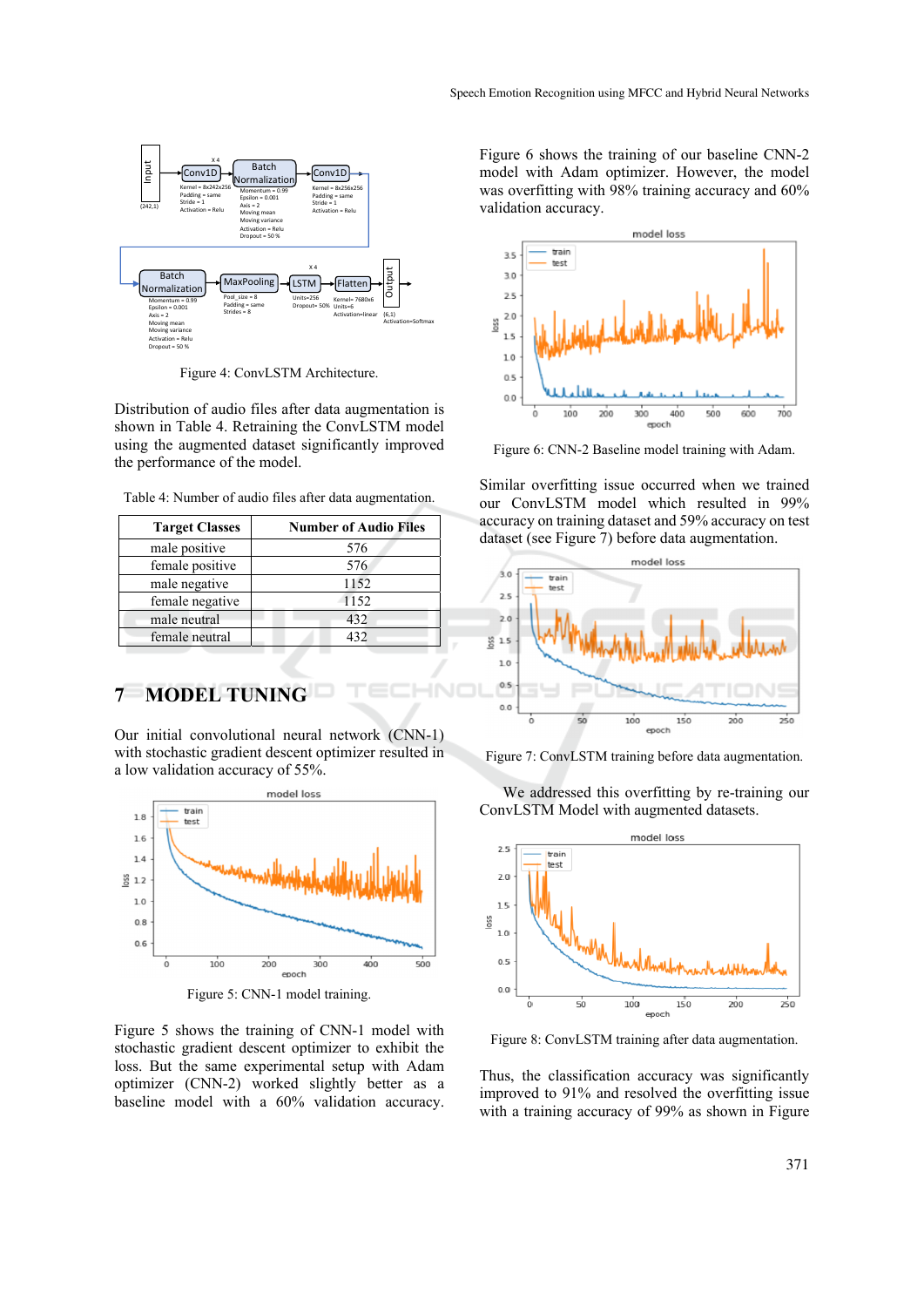8. For clarity Table 4 summarizes the findings from the experiment.

| <b>Models</b>                         | <b>Training</b><br><b>Accuracy</b> | <b>Validation</b><br><b>Accuracy</b> |
|---------------------------------------|------------------------------------|--------------------------------------|
| $CNN-1$                               | 93%                                | 55%                                  |
| CNN-2 with Adam<br>optimizer          | 98%                                | 60%                                  |
| ConvLSTM without<br>data augmentation | 99%                                | 59%                                  |
| ConvLSTM with data<br>augmentation    | 99%                                | 91%                                  |

Table 5: Training / validation accuracy metrics.

#### **8 DISCUSSION OF RESULTS**

Convolutional Neural networks are traditionally used to solve image related problems. We demonstrated the possibility of using convolutional neural networks in speech classification. It is also interesting to see how using a traditional feature extraction approach like MFCC with a combination of CNN and LSTM resulted in a far better accuracy than individual convolutional/recurrent neural networks. We have used four types of deep learning techniques i.e., CNN with stochastic gradient descent optimizer, CNN with Adam optimizer, Convolutional LSTM and Convolutional LSTM with data augmentation. Though the first three algorithms exhibit high training frequency, the validation accuracy remains poor. This leads to overfitting in the result. We resort to the fourth technique as we have less training data and data augmentation helps to resolves the overfitting issues observed in first three techniques.

Our ConvLSTM with data augmentation model performed significantly better with 91% accuracy for six class classification than the research in (A. Huang and Bao 2019) which achieved 85% accuracy using CNN based network for seven class classification for speech emotion using the same dataset. Hybrid model architecture proposed in this paper also performed better than that showed in (Satt et al. 2017) which implemented a hybrid model approach for emotion classification on the IEMOCAP database. Overall, this study explores the possibility of using CNN and ConvLSTM neural networks for speech emotion classification. Data augmentation techniques played an important role in overcoming the overfitting issues and resulted in high accuracy of ConvLSTM model for speech emotion recognition. Our work can be easily adapted to any speech emotion classification problems with length invariant audio files that will eventually facilitates the machine to identify the state

of emotion of the speaker and hence generate a quality human computer interaction.

#### **9 CONCLUSIONS**

In the present study we proposed a deep learning framework to classify the emotions from the speech by segregating the data into six classes. We quantify the emotions extracted from male and female voices into positive, negative and neutral classes after regrouping the original eight emotion classes shown in Table 1. We introduced four deep learning models and found that convolutional LSTM with data augmentation achieved the best validation accuracy with minimum overfitting which is significantly better performance compared to the existing research on same RAVDESS dataset. For future work we will explore bi-directional LSTMs to classify the audio files. In addition, we will extend and test our models by collecting audio files recorded by random individuals and evaluate how our models recognize emotions. We will also build an end-to-end deep neural network using raw spectrograms to eliminate the feature extraction step. Additionally, availability of more training data and using length variant audio files to train models can lead to generalized findings.

## **REFERENCES**

- Burkhardt, F., Paeschke, A., Rolfes, M., Sendlmeier, W. F., & Weiss, B (2005). A database of German emotional speech. In 9<sup>th</sup> European Conference on Speech Communication and Technology pp.1517 - 1520,
- Busso, C., Bulut, M., Lee, C.-C., Kazemzadeh, A., Mower, E., Kim, S., et al. (2008). IEMOCAP: Interactive emotional dyadic motion capture database. Language Resources and Evaluation, 42(4), 335-339.
- Cao, H., Verma, R., Nenkova, A. (2015). Speaker-sensitive emotion recognition via ranking: Studies on acted and spontaneous speech. Computer Speech & Language, 29(1), 186-202.
- Chandrasekar, P., Chapaneri, S., & Jayaswal (2014), D. Automatic speech emotion recognition: A survey. Int. Conference on Circuits, Systems, Communication & Information Technology Applications, pp. 341-346
- Cowie, R., Douglas-Cowie, E., Tsapatsoulis, N., Votsis, G., Kollias, S., Fellenz, W. Taylor J.G. (2001). Emotion recognition in human-computer interaction. IEEE Signal Processing Magazine, 18(1), pp. 32-80.
- El Ayadi, M., Kamel, M. S., & Karray, F. (2011). Survey on speech emotion recognition: Features, classification schemes, and databases. Pattern Recognition, 44(3), 572-587.